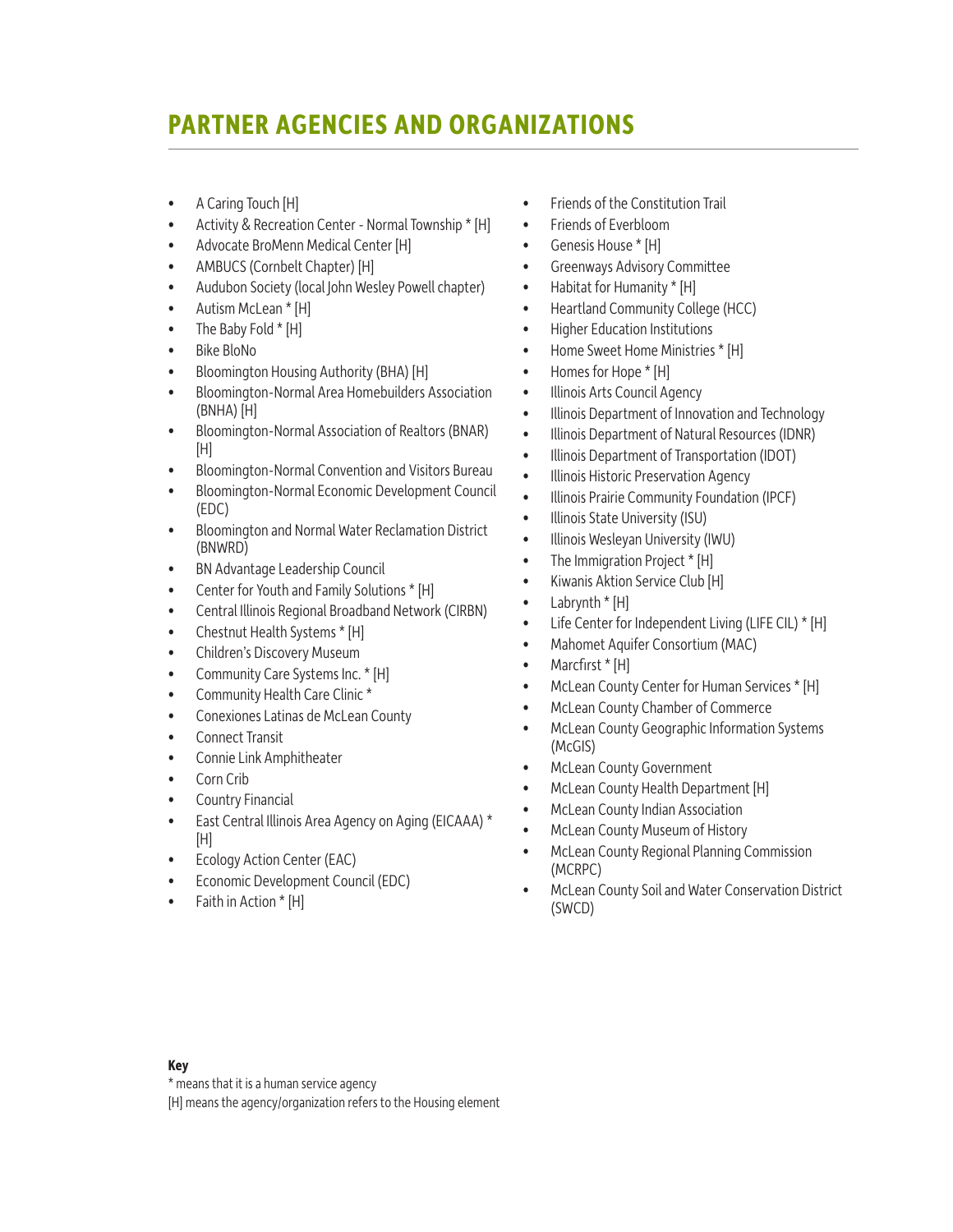# **PARTNER AGENCIES AND ORGANIZATIONS**

- McLean County Unit 5 School District
- McLean County Wellness Coalition
- Mid Central Community Action  $(MCCA)*[H]$
- Mobile Health Project [H]
- National Association for the Advancement of Colored People (NAACP) \*
- Nation developers focused on smart growth (LSTAR VENTURES)
- Normal Historic Preservation Commission
- Normal Public Library
- Normal Theatre
- Normal Township
- OSF St. Joseph Medical Center
- Park Lands Foundation
- Prairie Lands Preservation Foundation
- Project Oz \* [H]
- Providing Access to Help (PATH) \* [H]
- Ride Illinois
- Rivian
- Salvation Army \* [H]
- SHOW BUS [H]
- Special Olympics Illinois
- State Farm Insurance
- The Nature Conservancy (TNC)
- Theater groups
- Town of Normal Historic Preservation Commission
- Unity Community Center
- United Way of McLean County \* [H]
- Uptown Partners
- Uptown Normal
- University of Illinois Extension
- Veterans Assistance Commission (VAC) [H]
- Visiting Angels Living Assistance Services [H]
- Watershed Management Oversight Committee

**Key**

\* means that it is a human service agency

[H] means the agency/organization refers to the Housing element

- Western Avenue Community Center \* [H]
- YMCA \*
- YouthBuild of McLean County \* [H]
- $\bullet$  YWCA  $*$  [H]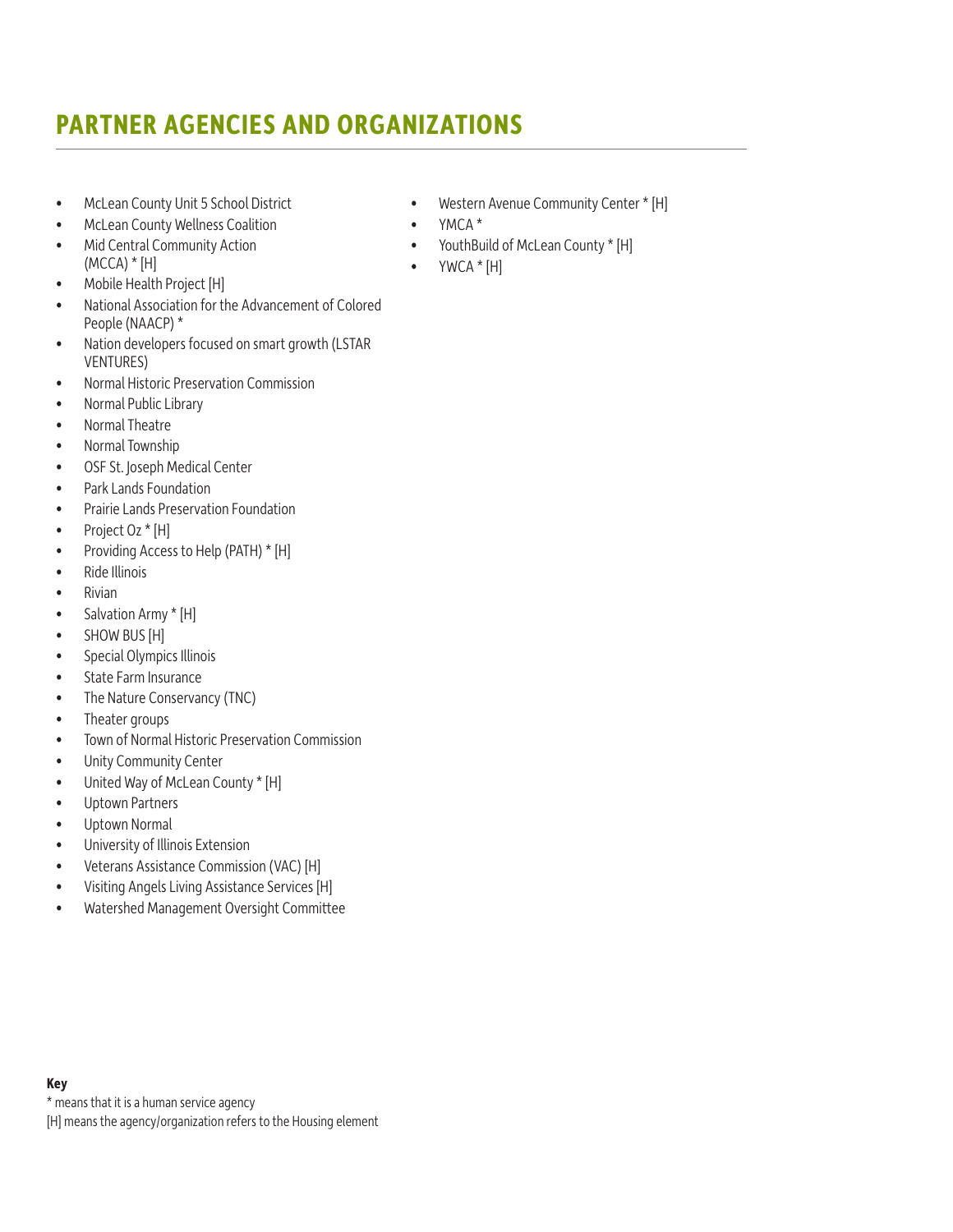| 3 <sup>C</sup>  | Comprehensive, Cooperative, and Continuing                                        |
|-----------------|-----------------------------------------------------------------------------------|
| AAA             | American Automobile Association                                                   |
| <b>AARP</b>     | American Association of Retired Persons                                           |
| <b>ADA</b>      | Americans with Disabilities                                                       |
| AI              | Artificial Intelligence                                                           |
| <b>AMGI</b>     | Area Median Gross Income                                                          |
| <b>AMI</b>      | Area Median Income or Advanced Metering Infrastructure (depending on the context) |
| <b>APP</b>      | Advocate Physician Partners                                                       |
| AR              | Augumented Reality                                                                |
| <b>ARC</b>      | Activity and Recreation Center                                                    |
| <b>ARRA</b>     | American Recovery and Reinvestment Act                                            |
| <b>AVL</b>      | Automatic Vehicle Location                                                        |
| <b>B&amp;I</b>  | Business and Industry Guaranteed Loan Program                                     |
| <b>BEAM</b>     | <b>Bluegrass Economic Advancement Movement</b>                                    |
| <b>BHA</b>      | <b>Bloomington Housing Authority</b>                                              |
| BN              | Bloomington-Normal                                                                |
| <b>BNCESP</b>   | Bloomington-Normal Community Energy Strategic Plan                                |
| <b>BNWRD</b>    | Bloomington and Normal Water Reclamation District                                 |
| <b>CDC</b>      | Center for Disease Control and Prevention                                         |
| <b>CDFI</b>     | Community Development Financial Institution                                       |
| <b>CDGB</b>     | <b>Community Development Block Grant</b>                                          |
| <b>CESL</b>     | Community Engagement and Service Learning                                         |
| <b>CIP</b>      | Community Investment Plan or Capital Improvement Plan                             |
| <b>CIRBN</b>    | Central Illinois Regional Broadband Network                                       |
| <b>CRA</b>      | Community Reinvestment Act                                                        |
| <b>CSA</b>      | <b>Community Supported Agriculture</b>                                            |
| CS <sub>O</sub> | <b>Community Service Officer</b>                                                  |
| <b>DBE</b>      | Disadvantaged Business Enterprises                                                |
| <b>DOE</b>      | United States Department of Energy                                                |
| <b>DolT</b>     | Illinois Department of Innovation & Technology                                    |
| <b>DOLETA</b>   | Department of Labor's Employment and Training Administration                      |
| <b>EAC</b>      | <b>Ecology Action Center</b>                                                      |
| <b>EAV</b>      | <b>Equalized Assessed Value</b>                                                   |
| <b>ECIAA</b>    | East Central Illinois Area Agency on Aging                                        |
| ED              | <b>Emergency Department</b>                                                       |
| EDA             | Economic Development Administration                                               |
| <b>EDC</b>      | <b>Economic Development Council</b>                                               |
| <b>EDD</b>      | <b>Economic Development District</b>                                              |
| <b>EDGE</b>     | Economic Development for a Growing Economy                                        |
| <b>EEPS</b>     | Energy Efficiency Portfolio Standards                                             |
| eICU            | Electronic Intensive Care Unit                                                    |
| <b>EKG</b>      | Electrocardiogram                                                                 |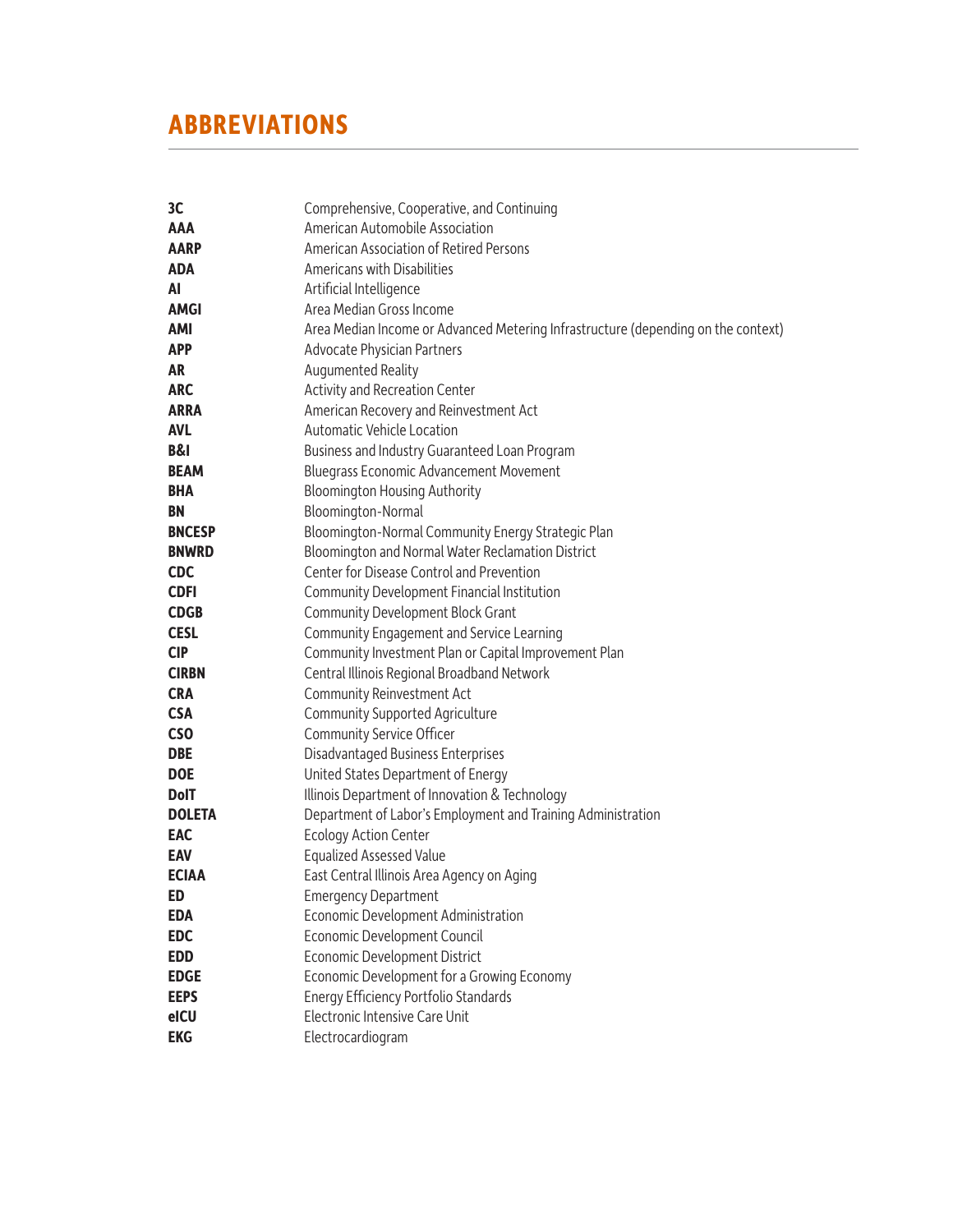| EMA<br><b>EMS</b>         | <b>Emergency Medical Agency</b>                                        |
|---------------------------|------------------------------------------------------------------------|
|                           | <b>Emergency Medical Services</b>                                      |
| <b>EPA</b>                | <b>Environmental Protection Agency</b>                                 |
| <b>EPC</b>                | <b>Energy Performance Contracting</b>                                  |
| <b>ESCO</b>               | <b>Energy Service Company</b>                                          |
| <b>FHWA</b>               | Federal Highway Administration                                         |
| FID                       | <b>Food Innovation District</b>                                        |
| GDP                       | <b>Gross Domestic Product</b>                                          |
| <b>GHG</b>                | Greenhouse gas                                                         |
| GHz                       | Gigahertz                                                              |
| <b>GIS</b>                | Geographic Information System                                          |
| <b>GO bonds</b>           | General Obligation bonds                                               |
| <b>GYN</b>                | Gynaecology                                                            |
| <b>HCC</b>                | <b>Heartland Community College</b>                                     |
| <b>HHW</b>                | Household hazardous waste                                              |
| <b>HIA</b>                | Health Impact Assessment                                               |
| <b>HOA</b>                | Home Owners Association                                                |
| <b>HOME</b>               | HOME Investment Partnerships Program (HOME)                            |
| <b>HTF</b>                | Housing Trust Fund                                                     |
| <b>HUD</b>                | United States Department of Housing and Urban Development              |
| <b>IBM</b>                | <b>International Business Machines Corporation</b>                     |
| <b>ICC</b>                | Innovation Consulting Community                                        |
| <b>ICT</b>                | Information and Communications Technology                              |
| ICU                       | Intensive Care Unit                                                    |
| <b>IDNR</b>               | Illinois Department of Natural Resources                               |
| <b>IDOT</b>               | Illinois Department of Transportation                                  |
| <b>IHDA</b>               | Illinois Housing Development Authority                                 |
| <b>IOBY</b>               | "In Our Back Yards"                                                    |
| loT                       | Internet of Things                                                     |
| <b>IPCF</b>               | Illinois Prairie Community Foundation                                  |
| <b>IPDES</b>              | Integrated Post-Secondary Education System                             |
| <b>ISO</b>                | Insurance Services Office                                              |
| <b>ISSCS</b>              | Illinois Soldiers' and Sailors' Children's School                      |
| <b>ISU</b>                | Illinois State University                                              |
| <b>ISWMP</b>              | Integrated Solid Waste Management Plan                                 |
| IT                        | Information Technology                                                 |
| <b>ITGA</b>               | International Town and Gown Association                                |
| <b>IWU</b>                | Illinois Wesleyan University                                           |
| <b>JUST certification</b> | Social Justice Label                                                   |
| <b>LCC</b>                | Living Communities Challenge                                           |
| <b>LEED</b>               | Leadership in Energy and Environmental Design                          |
| <b>LEED ND</b>            | Leadership in Energy and Environmental Design Neighborhood Development |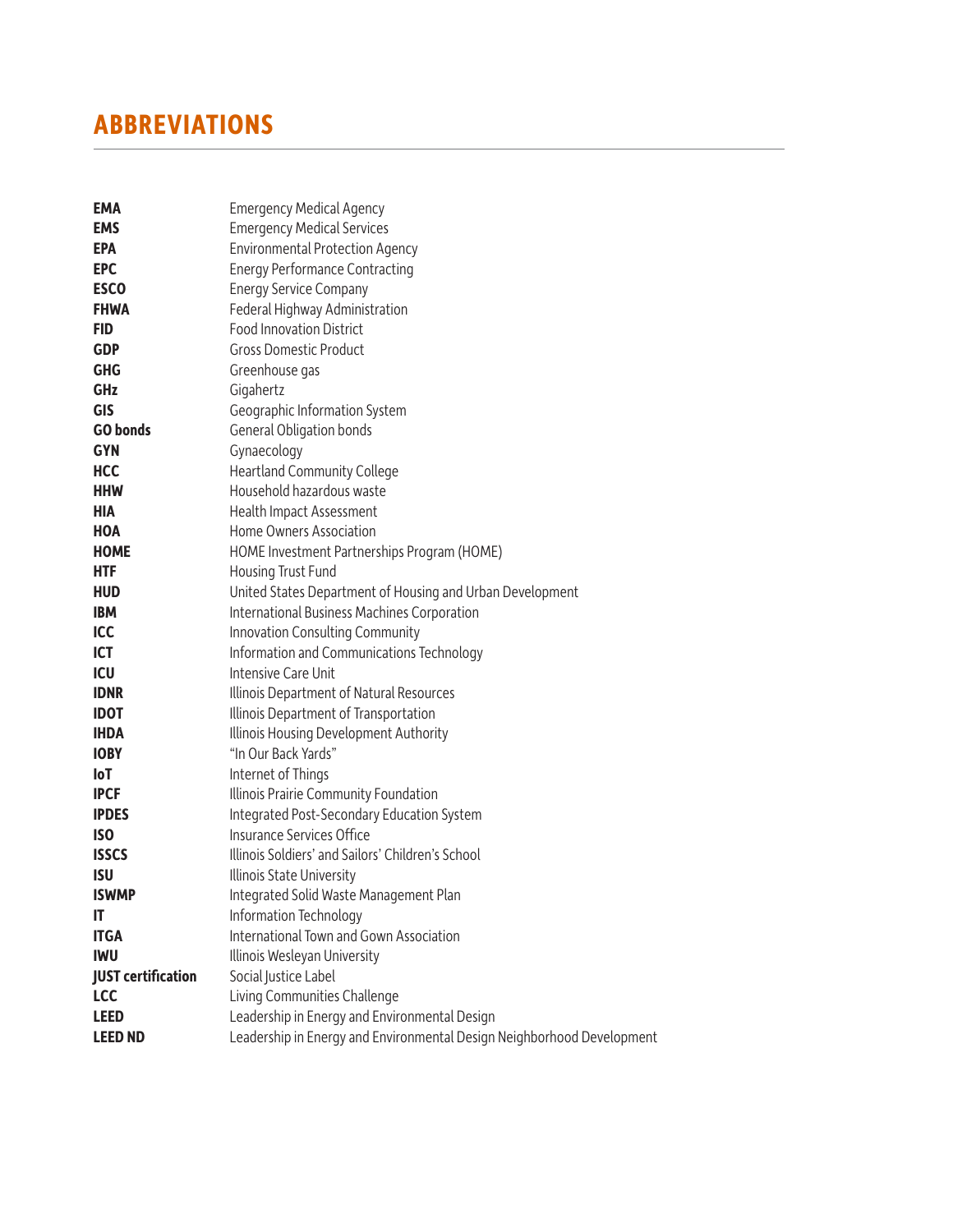| <b>LGBTQIA</b>  | Lesbian, Gay, Bisexual, Transgender, Queer, Intersex, and Asexual |
|-----------------|-------------------------------------------------------------------|
| <b>LID</b>      | Low Impact Development                                            |
| <b>LIFE-CIL</b> | LIFE Center for Independent Living                                |
| <b>LIHTC</b>    | Low Income Housing Tax Credit                                     |
| LMI             | Low- and Moderate-Income                                          |
| <b>LRTP</b>     | Long Range Transportation Plan                                    |
| MAAA            | Mahomet Aquifer Advocacy Alliance                                 |
| <b>MABAS</b>    | Mutual Aid Box Alarm System                                       |
| <b>MAC</b>      | Mahomet Aquifer Consortium                                        |
| <b>MBE</b>      | Minority-Owned Business Enterprises                               |
| <b>McGIS</b>    | McLean County Geographic Information Systems                      |
| <b>MCRPC</b>    | McLean County Regional Planning Commission                        |
| <b>MCN</b>      | Mennonite College of Nursing                                      |
| <b>METCOM</b>   | McLean County Emergency Telephone Communications                  |
| <b>MFT</b>      | Motor Fuel Taxes                                                  |
| mgd             | Millions of gallons/day                                           |
| <b>MPO</b>      | Metropolitan Planning Organization                                |
| MS4s            | Municipal Separate Storm Sewer System                             |
| <b>MWh</b>      | Megawatt-hour                                                     |
| <b>NAACP</b>    | National Association for the Advancement of Colored People        |
| <b>NAAQS</b>    | National Ambient Air Quality Standards                            |
| <b>NACTO</b>    | National Association of City Transportation Officials             |
| <b>NAHB</b>     | National Association of Home Builders                             |
| NAT             | Neighborhood Action Team                                          |
| <b>NATOA</b>    | National Association of Telecommunications Officers and Advisors  |
| <b>NCD</b>      | Neighborhood Conservation District                                |
| <b>NFD</b>      | Normal Fire Department                                            |
| <b>NPD</b>      | Normal Police Department                                          |
| <b>NPDES</b>    | National Pollution Discharge Elimination System                   |
| <b>NPL</b>      | Normal Public Library                                             |
| 0&M             | <b>Operations and Management</b>                                  |
| <b>PABs</b>     | Private activities bonds                                          |
| <b>PACE</b>     | Property Assessed Clean Energy                                    |
| <b>PACP</b>     | Pipeline Assessment and Certification Program                     |
| <b>PAYT</b>     | "Pay As You Throw"                                                |
| <b>PCBs</b>     | Polychlorinated biphenyls                                         |
| <b>PEAK</b>     | Program Eligibility and Application Kit                           |
| <b>PFS</b>      | Pay for Success                                                   |
| <b>PHAs</b>     | Public housing agencies                                           |
| <b>PIZ</b>      | Parking Impact Zone                                               |
| <b>PPP</b>      | Public Private Partnership                                        |
| <b>PUD</b>      | Planned Unit Development                                          |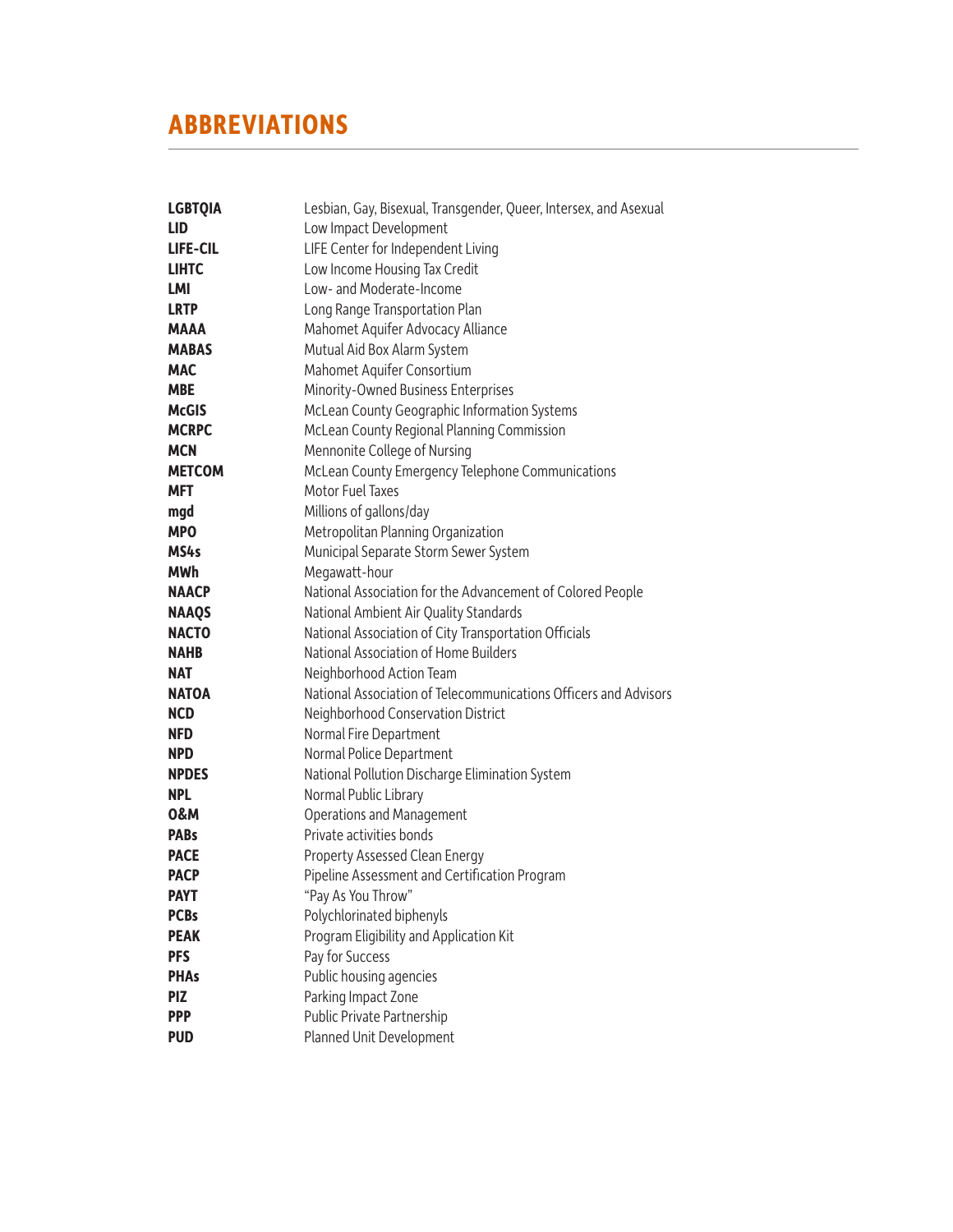| <b>QPIB</b>      | Qualified Public Infrastructure Bonds              |
|------------------|----------------------------------------------------|
| <b>R&amp;D</b>   | Research and development                           |
| <b>REACH</b>     | Resident Education on Advocacy                     |
| <b>RECs</b>      | Renewable Energy Credits                           |
| <b>RLFs</b>      | Revolving loan funds                               |
| <b>ROI</b>       | Return of public investments                       |
| <b>RSF</b>       | Rudolf Steiner Foundation                          |
| <b>RWSPC</b>     | Regional Water Supply Planning Committee           |
| <b>SBA</b>       | <b>Small Business Association</b>                  |
| <b>SBDC</b>      | Small Business Development Center                  |
| <b>SCC</b>       | <b>Smart Cities Council</b>                        |
| <b>SIB</b>       | Social Impact Bonds                                |
| <b>SMACC lab</b> | The Social Media Analytics Command Center          |
| <b>SNAP</b>      | Supplemental Nutrition Assistance Program          |
| <b>SRF</b>       | <b>State Revolving Funds</b>                       |
| <b>SSA</b>       | <b>Special Service Areas</b>                       |
| <b>SWCD</b>      | McLean County Soil and Water Conservation District |
| TIF              | Tax Increment Financing                            |
| <b>TIP</b>       | Transportation Improvement Program                 |
| <b>TNC</b>       | The Nature Conservancy                             |
| <b>TND</b>       | Traditional Neighborhood Design                    |
| <b>TOD</b>       | <b>Transit Oriented Development</b>                |
| <b>UCLA</b>      | University of California, Los Angeles              |
| <b>UIN</b>       | University Influence Neighborhoods                 |
| UIZ              | University Influence Zone                          |
| <b>US DOT</b>    | United States Department of Transportation         |
| <b>US EPA</b>    | United States Environmental Protection Agency      |
| <b>USDA</b>      | United States Department of Agriculture            |
| <b>VR</b>        | <b>Virtual Reality</b>                             |
| <b>WBE</b>       | Women-Owned Business Enterprises                   |
| <b>WDC</b>       | Workforce Development Center                       |
| <b>WIC</b>       | Women, Infants, and Children                       |
| <b>WIOA</b>      | Workforce Innovation and Opportunity Act           |
| <b>YE</b>        | Your Economy                                       |
| <b>YMCA</b>      | Young Men's Christian Association                  |
| <b>YWCA</b>      | Young Women's Christian Association                |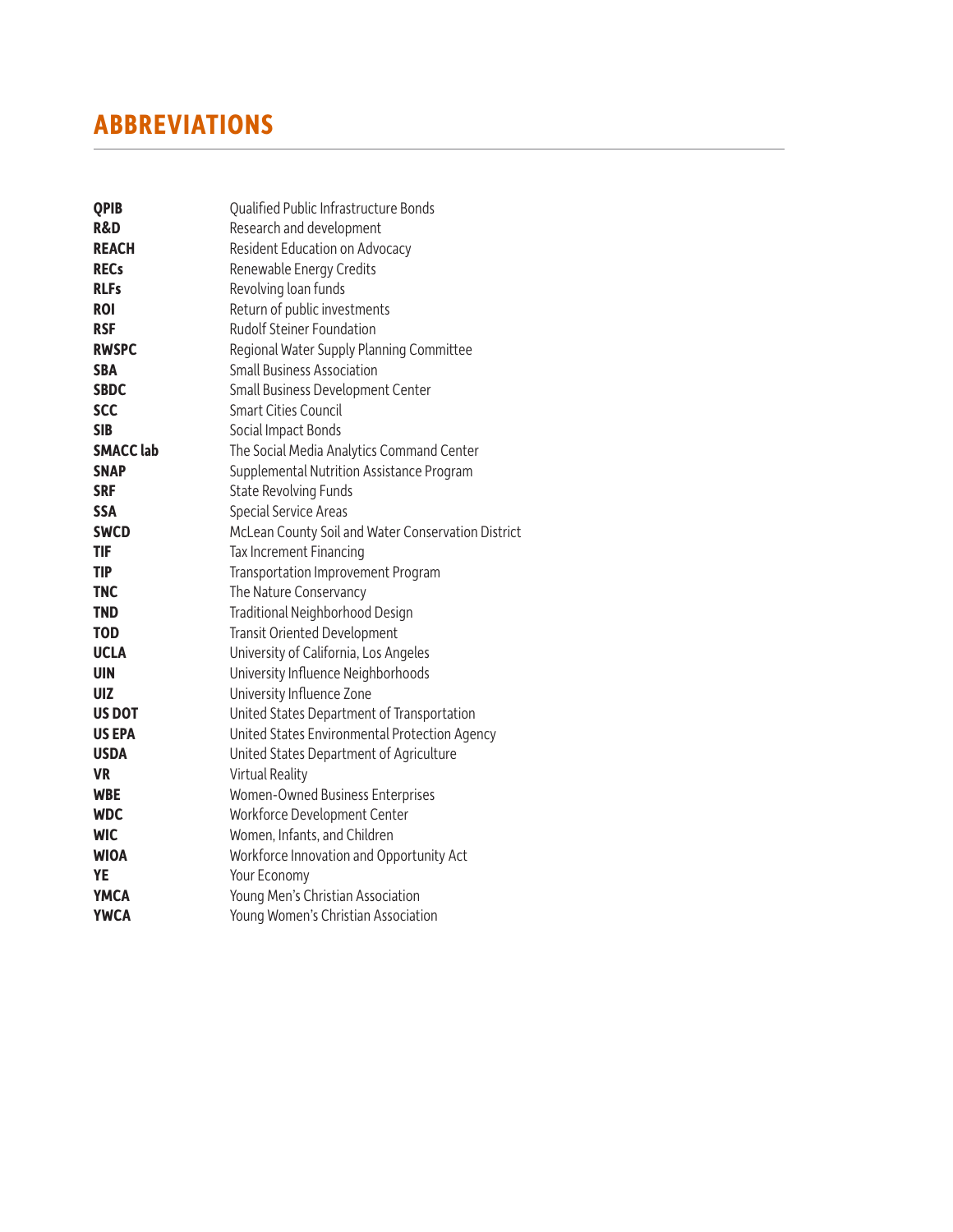# **FRAMEWORK APPENDIX**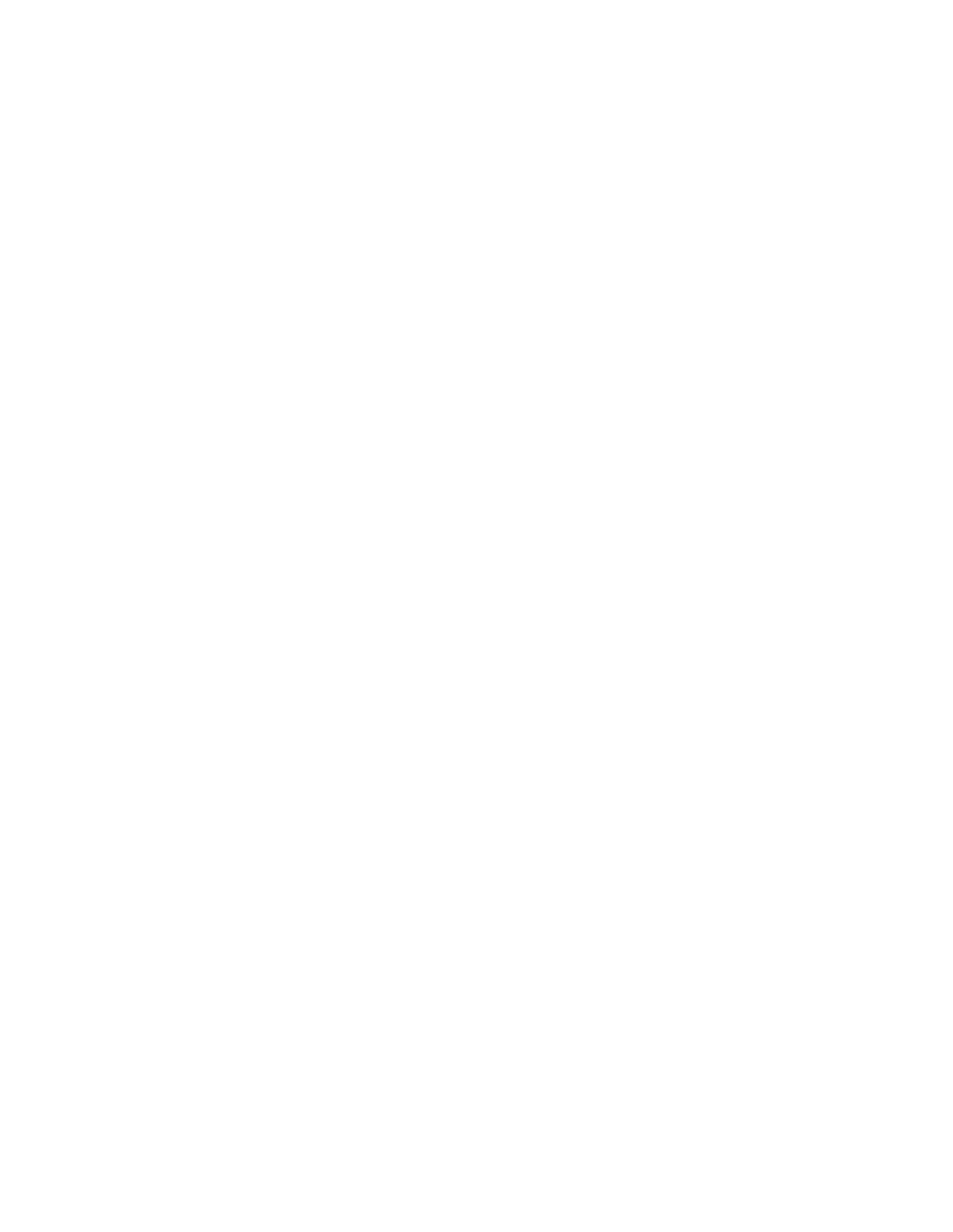# **ELEMENT APPENDIX**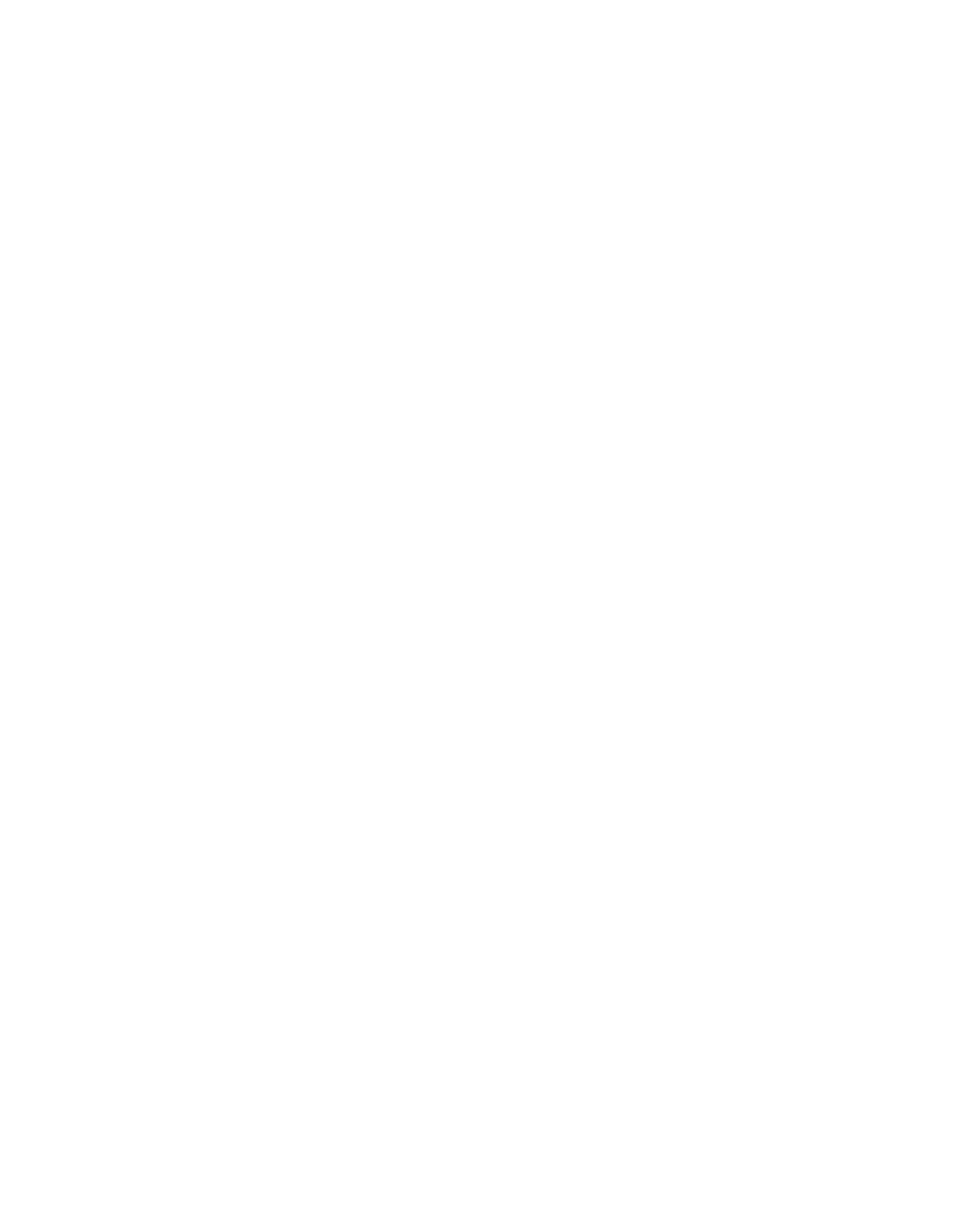### **MAPS**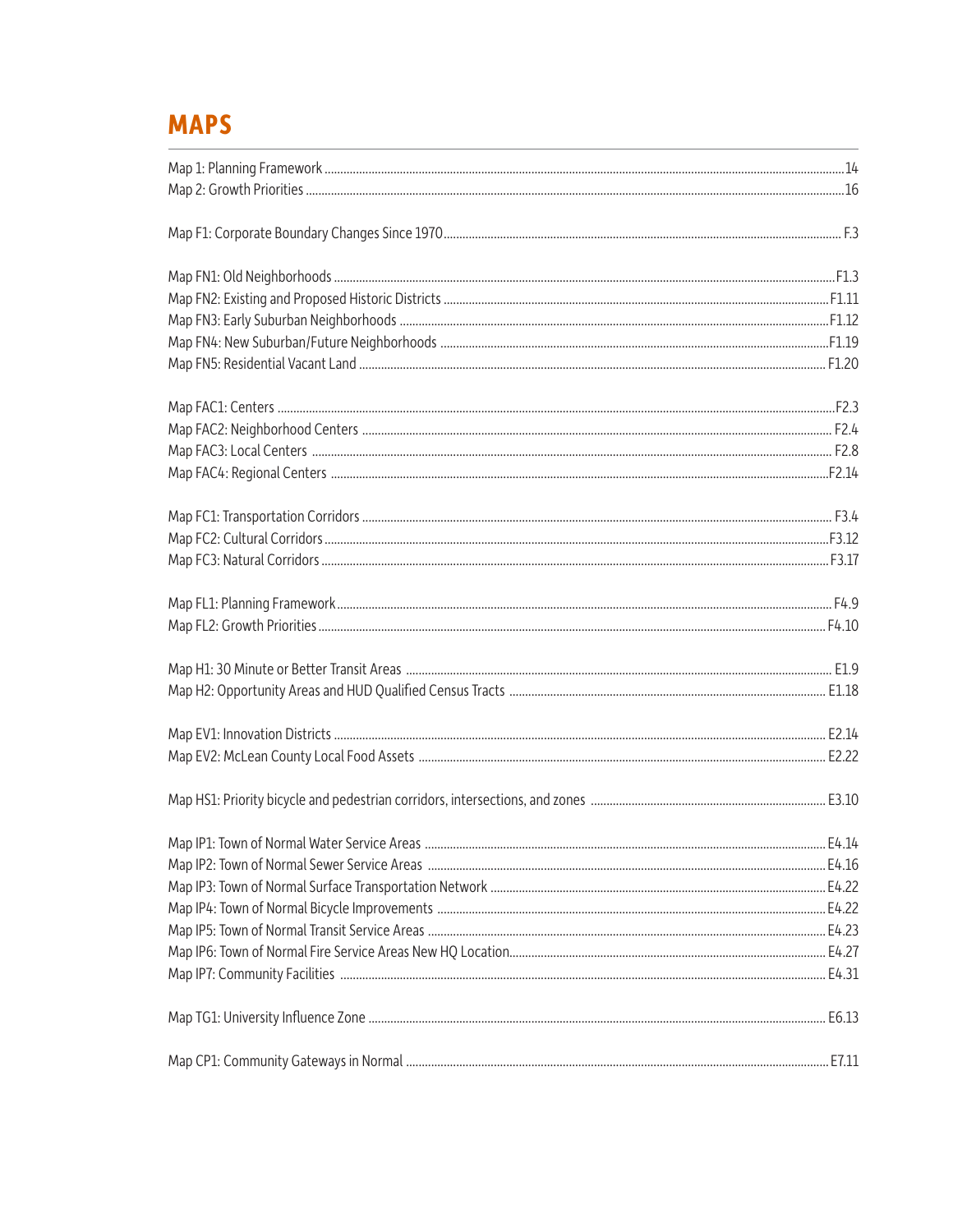# **TABLES AND CHARTS**